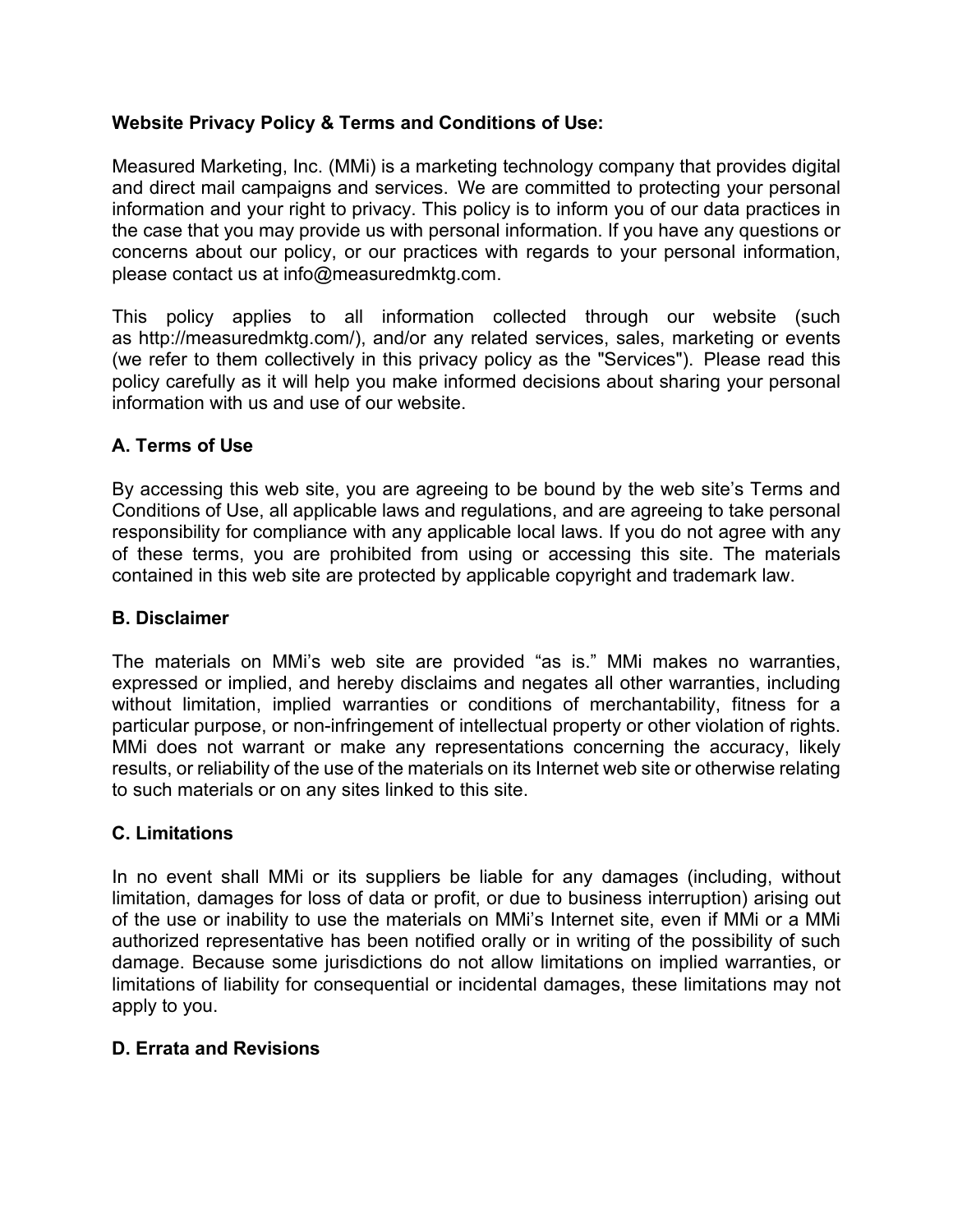The sales and marketing materials appearing on MMi's web site could include technical, typographical, or photographic errors. MMi does not warrant that any of these materials on its website are current, complete or accurate. MMi may make changes to the materials contained on its website at any time without notice. MMi does not, however, make any commitment to update the materials.

## **E. Site Terms of Use Modifications**

MMi may, at any time, revise these terms of use for its website without notice. By using this website you are agreeing to be bound by the current version of these Terms and Conditions of Use.

## **F. Governing Law**

Any claim relating to MMi web site shall be governed by the laws of the State of Illinois without regard to its conflict of law provisions.

## **G. MMi Data**

MMi aggregates publicly available information from social networks, online surveys, , and other public sources. This information includes but is not limited to demographic, name, email, postal address, and interest information. This data is then indexed and aggregated to create a profile.

We use this data to create online segments that are grouped together based on demographic or behavioral profiles. This data is used to send relevant marketing messages on behalf of our marketers using the best practice guidelines established by the Direct Marketing Association through online and offline channels. MMi NEVER collects sensitive information, such as Social Security or Credit Card numbers for the purpose of sending marketing messages.

Information may be collected by third parties through emails and communications from MMi. We may collect, share, or sell user data with third-parties with exception to email. These third parties including marketing consultants, advertisers, advertising technology platforms, and data preparation and processing services. Third parties may combine user data with data collected across the internet or from other sites.

We and our partners use this information to recognize you across different channels and platforms over time for advertising, analytics, attribution, and reporting purposes. For example, our partners may deliver and/or enable delivery of ads to you in your web browser based on a purchase you made in a physical retail store or based on the fact that you visited a particular website.

# **H. Web Cookies & IP Tracking**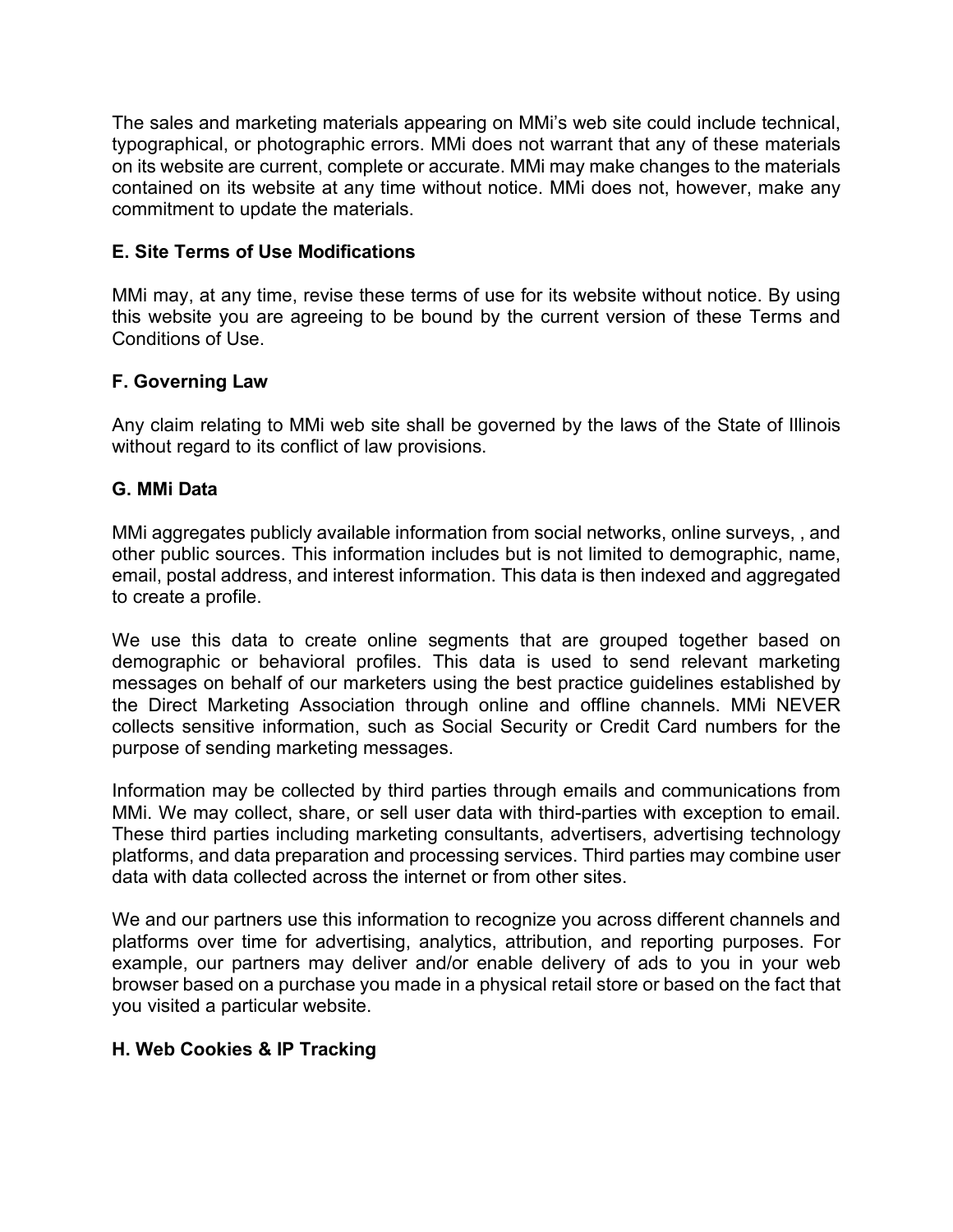Essential information is recorded about user activity and interactions with this website for the purposes of security and site optimization analytics. This limited first-party data may be further enhanced with the help of third-party data sources to help facilitate visitor segmentation and re-engagement through verified marketing channels, within the respective boundaries of applicable legal standards.

We are the sole owners of the information collected on this site. We will not sell or rent this information to anyone.

We may use cookies, pixels or similar technologies, to enhance and personalize your experience on our site and in email correspondence sent by MMi. When working with data partners we hash our cookies into non-human readable to ensure your privacy is maintained at all times. Third parties may set cookies on users' browsers and collect user data using cookies or other technologies for their own use and subject to their own privacy policies. We may use an IP address in an attempt to determine a place from which a website visitor originated and if they are on our database.

## **I. Policy Changes**

This Policy may change from time to time. We will post any privacy policy changes on this page.

### **J. Opt Out & Request Personal Data**

If you would like to opt out of Measured Marketing communications, you may contact us directly at [info@measuredmktg.com.](mailto:info@measuredmktg.com) You will be removed from all of Measured Marketing's databases. This process is only intended to remove information available through measuredmktg.com and cannot remove the information from the third-party public sources, such as a white page directory.

If you would like to access, move, change, or delete your personal data in our records, please email us at [info@measuredmktg.com](mailto:info@measuredmktg.com) or call us at 312-754-4130. To verify your identity, we require you to send us a photo of you holding a state-issued photo identification card. We can only honor your request if the photo on your ID clearly matches your appearance and the address is clearly visible.

### **K. Information Pertaining to Children**

MMi does not knowingly collect data from, or market to, children under 18 years of age. If you become aware of any data that is collected from children under age 18, please contact us at [info@measuredmktg.com.](mailto:info@measuredmktg.com)

# **L. California Residents' Rights Under the CCPA**

Pursuant to California Civil Code Section 1798.83, residents of the State of California have the right to request from companies conducting business in California certain information relating to third parties to which the company has disclosed certain categories of personal information during the preceding year for the third parties' direct marketing purposes. Alternatively, the law provides that a company may comply, as MMi does, by disclosing in its privacy policy that it provides consumers choice (opt-out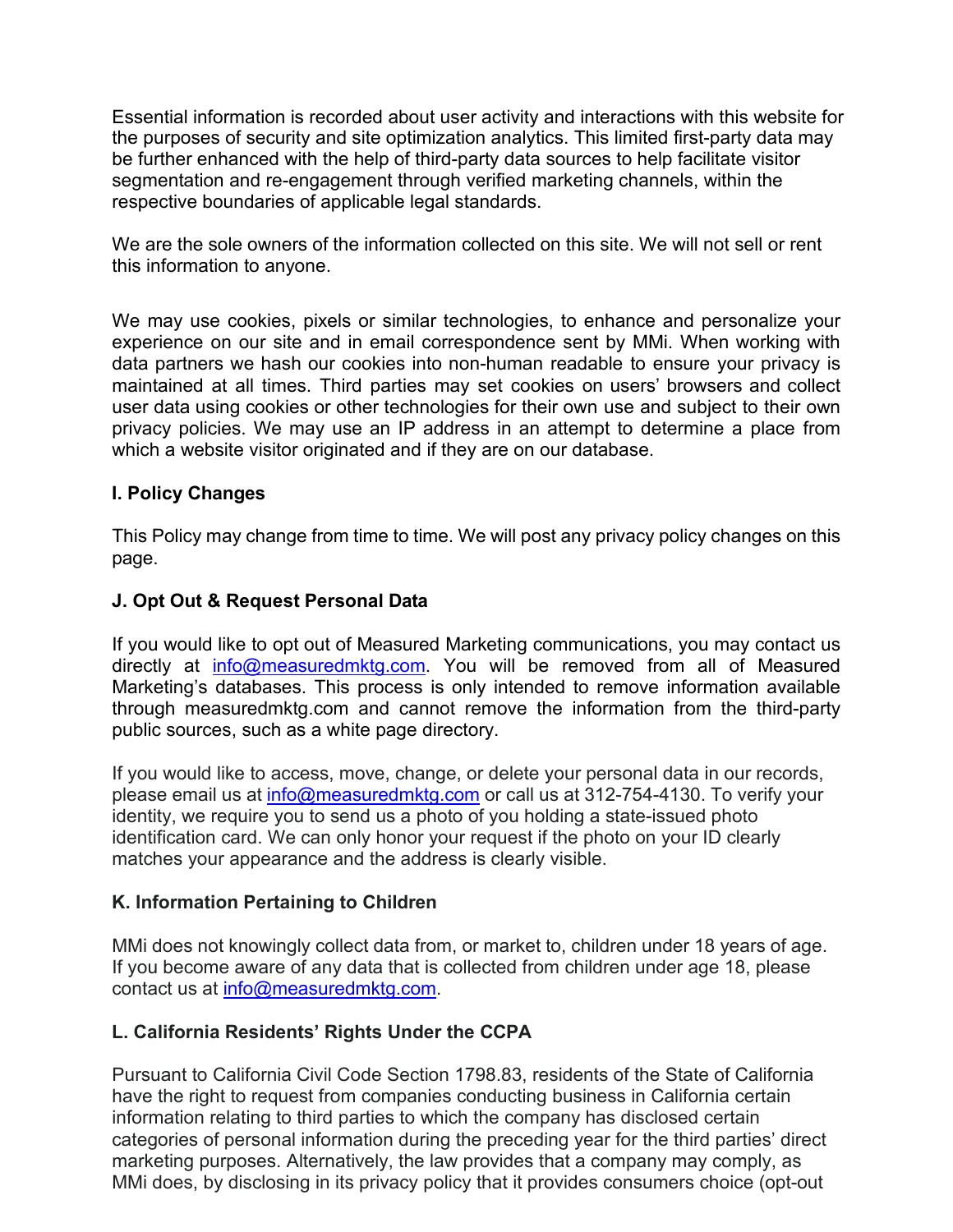or opt-in) regarding sharing personal information with third parties for those third parties' direct marketing purposes, and information on how to exercise that choice.